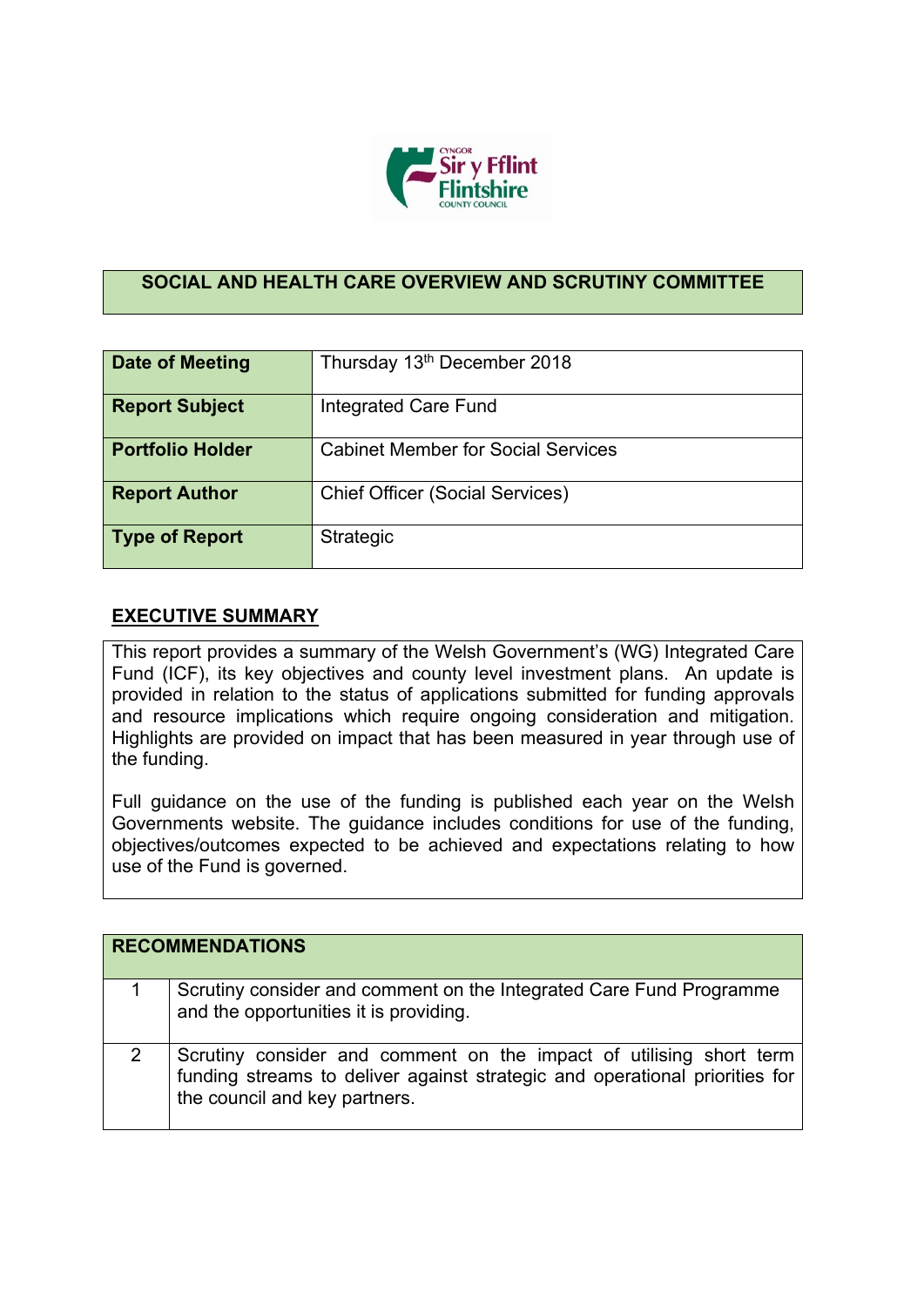# **REPORT DETAILS**

| 1.00 | <b>BACKGROUND AND CONTEXT</b>                                                                                                                                                                                                                                                                                                                                                                                                        |                    |
|------|--------------------------------------------------------------------------------------------------------------------------------------------------------------------------------------------------------------------------------------------------------------------------------------------------------------------------------------------------------------------------------------------------------------------------------------|--------------------|
| 1.01 | The Integrated Care Fund, previously called Intermediate Care Fund (ICF)<br>is a Welsh Government fund, introduced in 2014. Since that time, it has<br>grown in terms of level of funding, scope of application and complexity.<br>The total level of revenue funding available to Flintshire 18/19 is £2.2m.<br>The total applications made against the capital programme, where final<br>decisions are pending for 18/19 is £2.1m. |                    |
| 1.02 | Full guidance on the use of the funding is published each year on the<br>Welsh Governments website. The guidance includes conditions for use of<br>funding, objectives/outcomes expected<br>to<br>the<br>expectations relating to how use of the Fund is government.                                                                                                                                                                 | be achieved<br>and |
| 1.03 | Both the capital and revenue funding streams are managed via an East<br>Area Partnership Board. The Board is chaired by the Senior Manager for<br>Adults in Flintshire and also consists of senior managers from Flintshire<br>and Wrexham councils, Betsi Cadwaladr University Health Board<br>(BCUHB) East Area, and Flintshire and Wrexham Voluntary Councils.                                                                    |                    |
| 1.04 | The East Area ICF Partnership Board make recommendations to the<br>Regional Partnership Board (RPB) on how the funds should be utilised<br>locally. In addition to the RPB required endorsement, the ICF Dementia<br>Action Plan and Capital proposals require additional approval by Welsh<br>Government.                                                                                                                           |                    |
| 1.05 | The East Area ICF Partnership Board are also responsible for overseeing<br>and monitoring use of the fund and the performance of each scheme.                                                                                                                                                                                                                                                                                        |                    |
| 1.06 | <b>Summary of Funding Allocations.</b>                                                                                                                                                                                                                                                                                                                                                                                               |                    |
| 1.07 | All ICF funding is allocated on a regional basis in line with the expectation<br>that decisions are made in consideration of regional priorities, for example<br>expressed within the North Wales Population Needs Assessment.<br>Population based formulas are then applied at a county level to give the<br>indicative allocations of funding available to spend.                                                                  |                    |
| 1.08 | In 2018/19, there is 1 capital and 3 revenue programmes, with the<br>corresponding allocations for Flintshire being:                                                                                                                                                                                                                                                                                                                 |                    |
|      | <b>Funding Stream</b>                                                                                                                                                                                                                                                                                                                                                                                                                | Allocation 18/19   |
|      | <b>Older People and Frail</b>                                                                                                                                                                                                                                                                                                                                                                                                        | £1,266,882         |
|      | Learning Disability, Children with Complex Needs,<br>Carers (and preventative work)                                                                                                                                                                                                                                                                                                                                                  | £606,054           |
|      | Dementia Action Plan                                                                                                                                                                                                                                                                                                                                                                                                                 | £365,993           |
|      | <b>Capital Programme</b>                                                                                                                                                                                                                                                                                                                                                                                                             | £2,121,102         |
| 1.09 | In addition to the above, the full ICF programme also includes funding                                                                                                                                                                                                                                                                                                                                                               |                    |
|      | streams relating to the development of the Welsh Community Care<br>Information System (WCCIS) and development of the Integrated Autism                                                                                                                                                                                                                                                                                               |                    |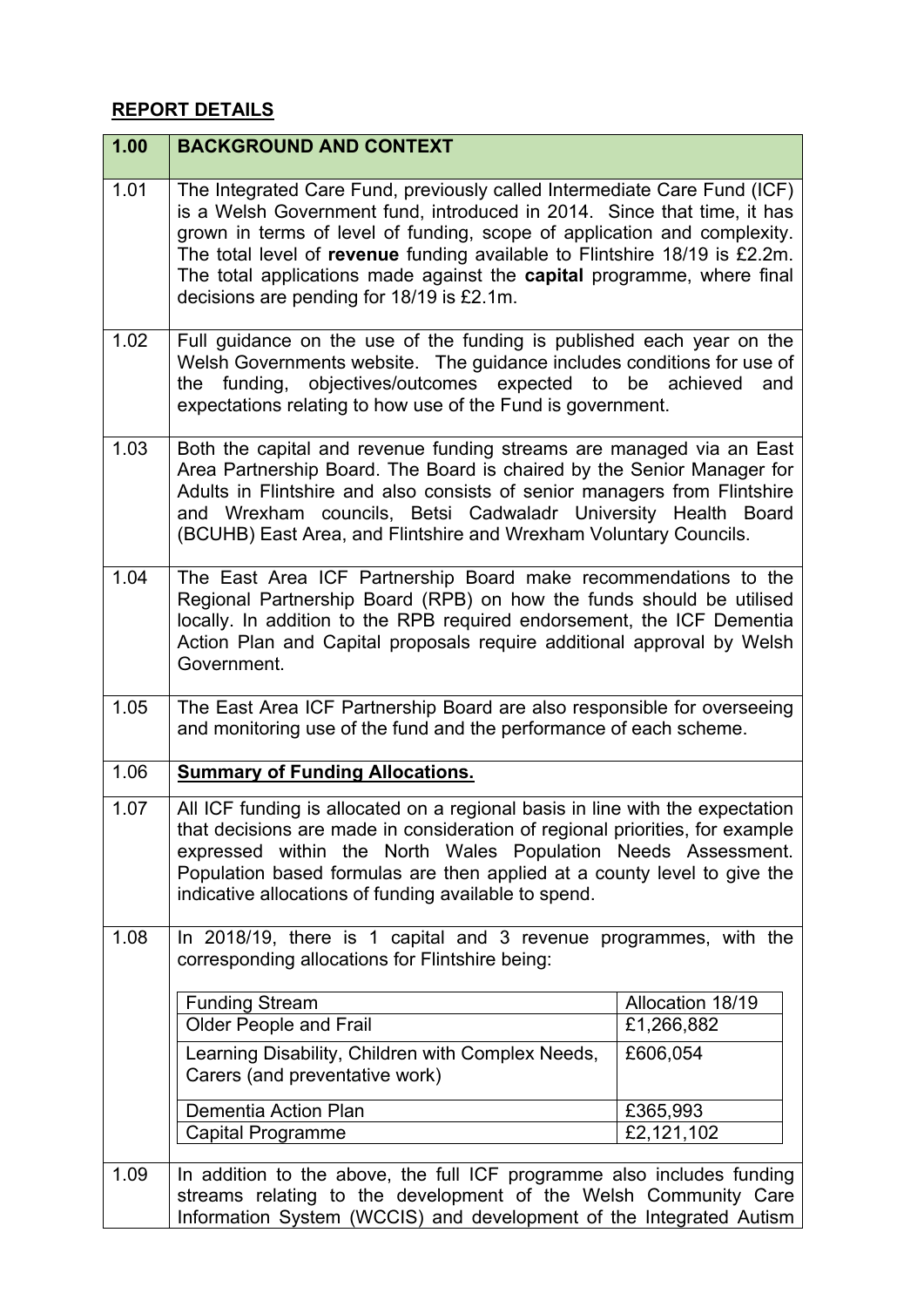|      | Service. Developments for both of these are top sliced at a regional level<br>prior to county level allocation and are therefore outside of the scope of<br>this report.                                                                                                                                                                                                                                                                                                                                                                                                                                                        |
|------|---------------------------------------------------------------------------------------------------------------------------------------------------------------------------------------------------------------------------------------------------------------------------------------------------------------------------------------------------------------------------------------------------------------------------------------------------------------------------------------------------------------------------------------------------------------------------------------------------------------------------------|
| 1.10 | To date, all funding has been allocated and agreed on an annual basis. In<br>recognition of the prohibitive impact of this approach to support local<br>planning and delivery, the more recent schemes (Dementia and Capital),<br>have been presented this year in a way which has allowed partners to<br>propose use of funding for up to a 3 year period. Ongoing communication<br>continues with WG officials to extend this approach to cover the full ICF<br>programme in the future and also to encourage them to expedite their<br>processes for approving schemes as delays in approval continues to be a<br>challenge. |
| 1.11 | <b>Revenue Programme</b>                                                                                                                                                                                                                                                                                                                                                                                                                                                                                                                                                                                                        |
| 1.12 | Partners must utilise the ICF revenue streams to support schemes and<br>activities that provide an effective integrated and collaborative approach in<br>relation to the following priority areas for integration:<br>older people with complex needs and long term conditions,<br>including dementia<br>people with learning disabilities;<br>$\bullet$<br>children with complex needs due to disability or illness; and<br>carers, including young carers.                                                                                                                                                                    |
| 1.13 | A full breakdown of all revenue schemes funded this year in Flintshire are<br>included as Appendix 1. In summary, the schemes have been identified to<br>meet a number of strategic and operational objectives:                                                                                                                                                                                                                                                                                                                                                                                                                 |
|      | Supporting and further developing the care home sector<br>Provision of intermediate care (Step Up Step Down) beds/support<br>as an alternative to hospital or long term care admission or Delayed<br><b>Transfers of Care</b><br>Contributing to the Community Resource Team development so<br>that more care can be provided closer to home<br>Targeted support to children and families with complex needs<br>$\bullet$<br>Reducing dependency on services / increasing independence skills<br>$\bullet$<br>Increasing preventative/early intervention services,<br>including<br>through increasing community resilience      |
| 1.14 | Schemes funded in 18/19 for the first time through ICF revenue include<br>extension of the Progress for Providers work within care homes and into<br>the domiciliary sector, review of the respite support offered to people with<br>dementia, including those with early onset dementia and the provision of<br>care support workers with a focus on dementia care within the Llys<br>Raddington Extra Care Scheme.                                                                                                                                                                                                            |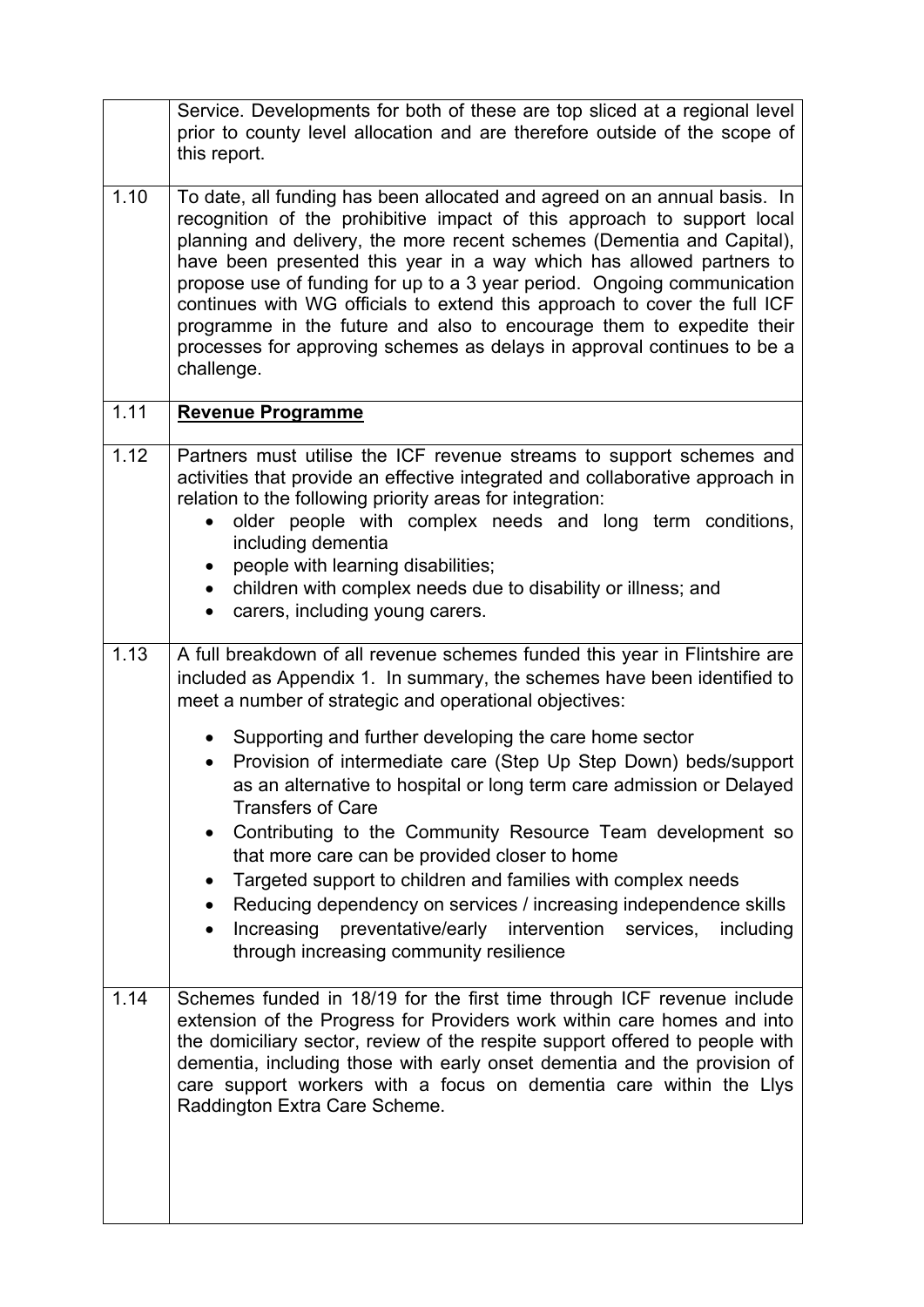| 1.15 | <b>Capital Programme</b>                                                                                                                                                                                                                                                                                                                                                                                             |
|------|----------------------------------------------------------------------------------------------------------------------------------------------------------------------------------------------------------------------------------------------------------------------------------------------------------------------------------------------------------------------------------------------------------------------|
| 1.16 | Capital fund applications have been submitted to WG for four areas of<br>spend:                                                                                                                                                                                                                                                                                                                                      |
|      | Marleyfield House Expansion                                                                                                                                                                                                                                                                                                                                                                                          |
|      | Hwb Cyfle development                                                                                                                                                                                                                                                                                                                                                                                                |
|      | Conversion/Extension of 3 private homes providing accommodation<br>$\bullet$                                                                                                                                                                                                                                                                                                                                         |
|      | for Foster Children /sibling groups<br>Development of Glan y Morfa to provide accommodation for people                                                                                                                                                                                                                                                                                                               |
|      | with physical disability/reduced mobility as an alternative to an<br>extended stay within hospital and/or to aid rehabilitation                                                                                                                                                                                                                                                                                      |
| 1.17 | At the time of writing, WG are continuing to take the capital applications<br>through internal processes, with recommendations having been presented<br>for Ministerial approval to approve funding for the Marleyfield, Hwb Cyfle<br>and Glan y Morfa developments. Decisions are pending relating to the<br>work relating to homes for children who are living within foster homes.                                |
| 1.18 | Managing the impact of decisions on funding requests have historically<br>been a feature of ICF with representations being regularly made to WG on<br>this matter. Partners seek to mitigate for the impact of not having a<br>decisions, which this year have also included the new Dementia Action<br>Plan funding which was not confirmed until October, with outcomes and<br>spend being expected by March 2019. |
|      |                                                                                                                                                                                                                                                                                                                                                                                                                      |
| 1.19 | <b>Impact of Funding</b>                                                                                                                                                                                                                                                                                                                                                                                             |
| 1.20 | Monitoring the performance of each of the funded elements of ICF is part<br>of the responsibility of the ICF East Area Group. Schemes are performing<br>well across the programme in Flintshire as referenced in Appendix 1.                                                                                                                                                                                         |
| 1.21 | Quarterly monitoring returns are required at a regional level by Welsh<br>Government. Highlights from the Q2 report (covering the period from April<br>-September 2018) for Flintshire include:                                                                                                                                                                                                                      |
|      | i. 2261 nights were funded within step up step down beds (SUSD) from<br>April to September. During the same period, 93 people were<br>admitted to a SUSD as an alternative to a hospital stay and/or were<br>assessed for longer term needs within an environment that is more<br>suitable than an acute hospital setting.                                                                                           |
|      | The support offered by the multi-professional Community Resource<br>ii.<br>Team for people in their own home for up to 6 weeks, prevented an<br>estimated 2129 nights stay within an acute or community hospital.<br>168 Flintshire residents were supported by the team during April-<br>June and 124 in July- September (numbers on caseload by quarter,<br>so not a cumulative number).                           |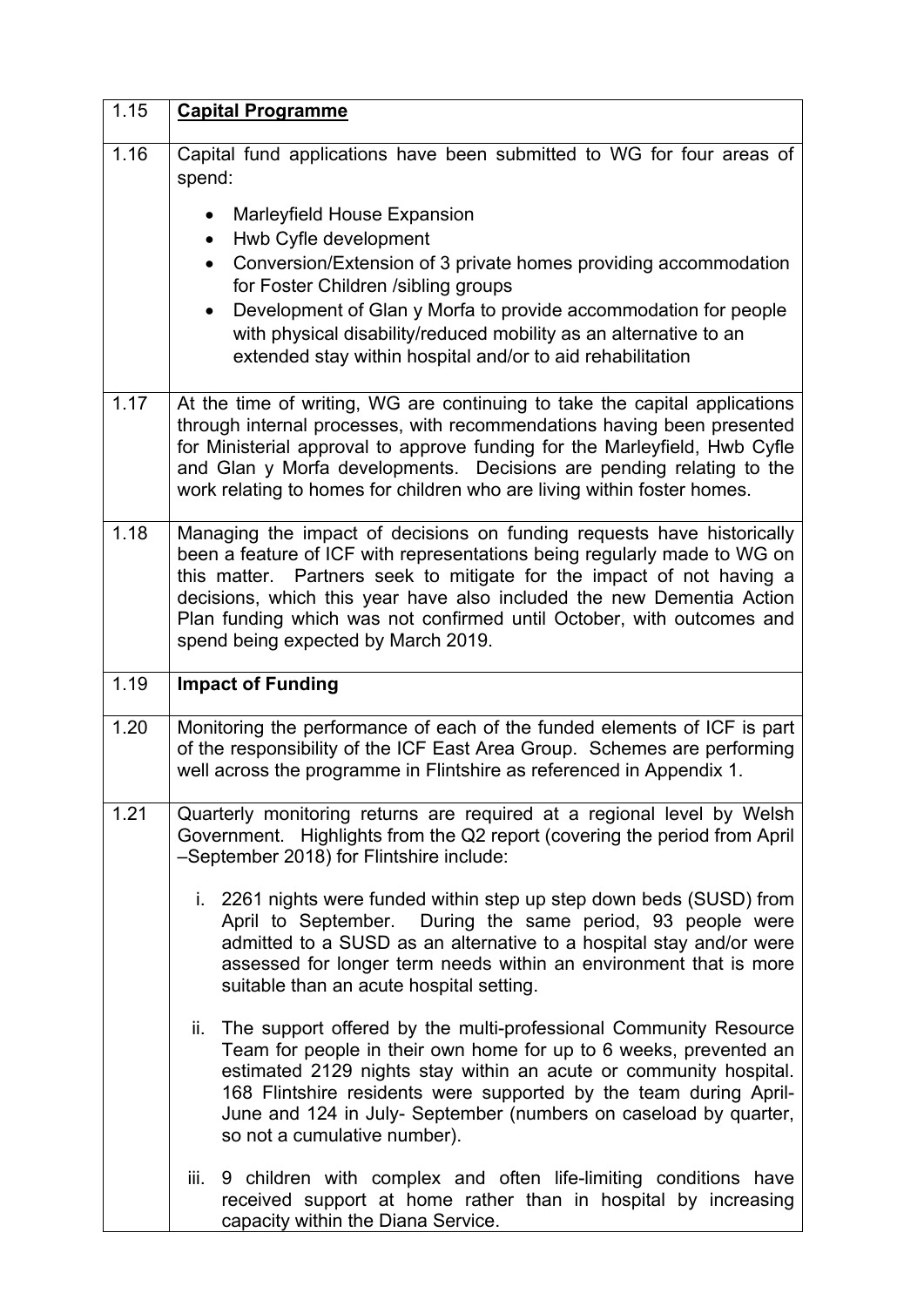|      | iv. 206 people were taken through a multi factoral risk assessment after<br>being identified at being at a higher risk of falling. This evidence<br>based assessment identifies risks and supports participants to take<br>action and be supported to reduce their own risk.                                                                                                                                                     |
|------|----------------------------------------------------------------------------------------------------------------------------------------------------------------------------------------------------------------------------------------------------------------------------------------------------------------------------------------------------------------------------------------------------------------------------------|
|      | v. Action for Children have been running the Repatriation and<br>Prevention (RAP) service to provide targeted interventions for 20<br>children and families (as new referrals)                                                                                                                                                                                                                                                   |
|      | vi. A minimum of 28 people have been offered intensive and practical<br>support in relation to their hoarding behaviour which puts at risk their<br>own health, wellbeing or independence as well as other occupants<br>within the same address.                                                                                                                                                                                 |
| vii. | 44 young people in transition to adult services and adults with a<br>disability have been supported through the Progression Service, to<br>increase skills and confidence, with the aim of increasing<br>independence and reducing reliance on care provision. A report to<br>the Social & Health Overview and Scrutiny Committee was presented<br>on 15 <sup>th</sup> November, thus providing further details on this service. |

| 2.00 | <b>RESOURCE IMPLICATIONS</b>                                                                                                                                                                                                                                                                                                                                                                                 |
|------|--------------------------------------------------------------------------------------------------------------------------------------------------------------------------------------------------------------------------------------------------------------------------------------------------------------------------------------------------------------------------------------------------------------|
| 2.01 | The resource implication to the council and partners are overall positive as<br>described above. The combined ICF programmes are used to fund<br>strategic and operational areas of priority across Health and Social Care.<br>These include but are not restricted to meeting the costs of Community<br>Resource Teams, Step Up Step Down Beds and the RAP Service for<br>Children and families.            |
| 2.02 | However funding is not assured beyond the current financial year for any<br>of these funding streams.                                                                                                                                                                                                                                                                                                        |
| 2.03 | Concerns in relation to the impact of short term funding decisions are<br>regularly communicated with WG officials. However, the council will need<br>to continue to assess and respond to the risk that funding will cease or<br>have restrictions placed on its use which prevent the utilisation of funds<br>within key areas that would result in resource implications for the council<br>and partners. |

| 3.00 | <b>CONSULTATIONS REQUIRED / CARRIED OUT</b> |
|------|---------------------------------------------|
| 3.01 | Not applicable.                             |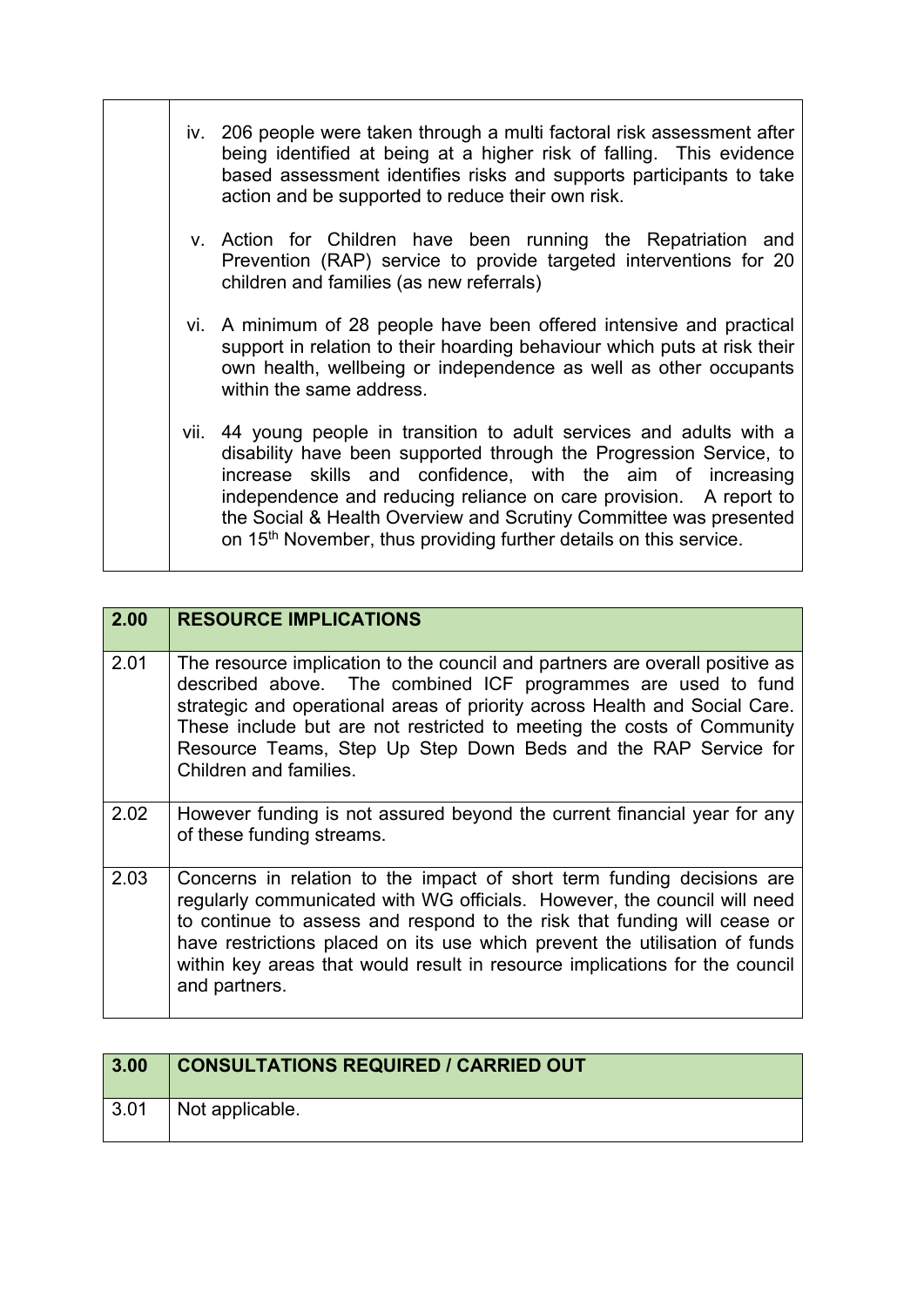| $\overline{4.00}$ | <b>RISK MANAGEMENT</b>                                                                                                                                                                                                                                                                                                                                                       |
|-------------------|------------------------------------------------------------------------------------------------------------------------------------------------------------------------------------------------------------------------------------------------------------------------------------------------------------------------------------------------------------------------------|
| 4.01              | The East Area ICF Partnership Group maintains a risk register to note<br>risks within the programme and to identify and monitor mitigating actions.<br>The most significant risks relate to the impact of any loss of or change in<br>funding streams and the timescales against which partners need to work<br>where decisions are not made by WG until well into the year. |

| 5.00 | <b>APPENDICES</b>                                                   |
|------|---------------------------------------------------------------------|
| 5.01 | Appendix 1 - Guidance for the 2018 ICF programme                    |
| 5.02 | Appendix 2 – North Wales population needs assessment                |
| 5.03 | Appendix 3 - Summary of revenue schemes and key performance to date |

| 6.00 | LIST OF ACCESSIBLE BACKGROUND DOCUMENTS                                             |
|------|-------------------------------------------------------------------------------------|
| 6.01 | None.                                                                               |
|      | Contact Officer: Karen Chambers, Senior Cluster Coordinator and<br>Partnership Lead |
|      | Telephone: 01352 702571                                                             |
|      | <b>E-mail:</b> Karen.Chambers@flintshire.gov.uk                                     |

| 7.00 | <b>GLOSSARY OF TERMS</b>                                                                                                                                                                                                                                                                                                                                                                                                                                                                                                                                                                            |
|------|-----------------------------------------------------------------------------------------------------------------------------------------------------------------------------------------------------------------------------------------------------------------------------------------------------------------------------------------------------------------------------------------------------------------------------------------------------------------------------------------------------------------------------------------------------------------------------------------------------|
| 7.01 | (1) Integrated Care Fund<br>A funding stream from Welsh Government that aims to drive and enable<br>integrated working between Social Services, Health Boards, housing<br>providers, the third and independent sectors. The focus of the fund is to<br>enable older people to maintain their independence and remain at home,<br>avoiding unnecessary hospital admissions and delayed discharges. It also<br>supports the development of integrated care and support services for other<br>groups of people including people with learning disabilities, children with<br>complex needs and autism. |
|      | (2) North Wales Population Needs Assessment<br>An assessment of the care and support needs of the population of North<br>Wales produced by the six councils in North Wales and Betsi Cadwaladr<br>University Health Board with support from Public Health Wales.                                                                                                                                                                                                                                                                                                                                    |
|      | (3) Welsh Community Care Information System<br>An IT system being introduced in Wales to give community nurses, mental<br>health teams, social workers and therapists the digital tools they need to<br>work better together by allowing shared access to relevant information<br>about an individual in relation to their care/treatment.                                                                                                                                                                                                                                                          |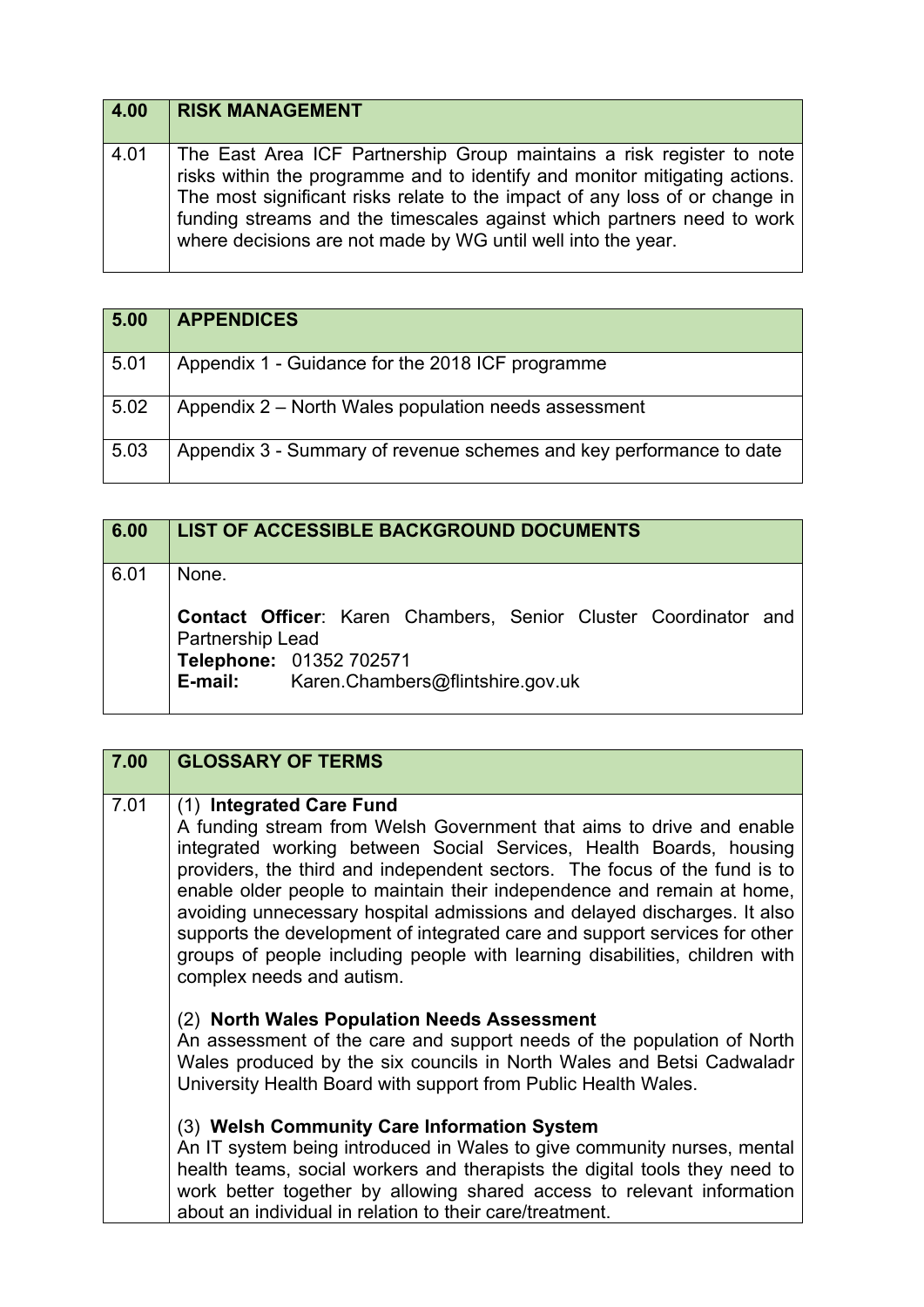# (4) **Integrated Autism Service**

A new national autism service for Wales, which will provide lifetime support for children and adults. The intended purpose of the service is to:

- bring together existing children's autistic spectrum disorder neurodevelopmental teams within health boards to provide diagnostic, assessment and specialist interventions (therapies) for children with ASD;
- Develop new specialist adult teams, which will offer diagnostic provision;
- Develop new community support teams in health board areas, providing behavioural advice, low-level support, access to community services, support programmes and sign-posting. This service will also provide training for parents and carers across the age range;
- Build on existing services by developing professional capacity and enhancing skills, to improve diagnostic assessment and postdiagnostic support.

## (5) **Step Up Step Down**

Bed based service provided within care homes in Flintshire primarily for older people who are not able to live independently at home for a short period, normally up to 6 weeks. Step Up describes the service for those who need additional support to prevent admission to an acute hospital or long term care and Step Down describes the support offered after a stay within an acute hospital. The aim is to prevent unscheduled care, delayed transfers of care (see below) or placement in a long term care setting. It is also recognised that many people are more appropriately assessed for their long term needs outside of an acute setting. SUSD beds provide an opportunity for improved assessment of long term needs.

## (6) **Delayed Transfers of Care**

Description of the point where a patient is clinically able to leave a hospital bed or similar care provider. Reasons are numerous and include delays in assessment of ongoing need, lack of community provision including social care packages to support ongoing needs, delays in obtaining equipment or modifications required to the home.

## (7) **Community Resource Team**

A multidisciplinary team who work in the community to provide home based care for patients with a clinical need as an alternative to a hospital admission or prolonged stay.

## (8) **Progress for Providers**

An ambitious, innovative programme which to date has focussed on residential care providers in Flintshire. The primary aim of the work is to move away from a 'task and time' model of service delivery to one that focusses on quality of life for the service user through implementation of a"toolkit", training and development for the Provider and its care staff and introduction of an accreditation scheme. The award winning service is